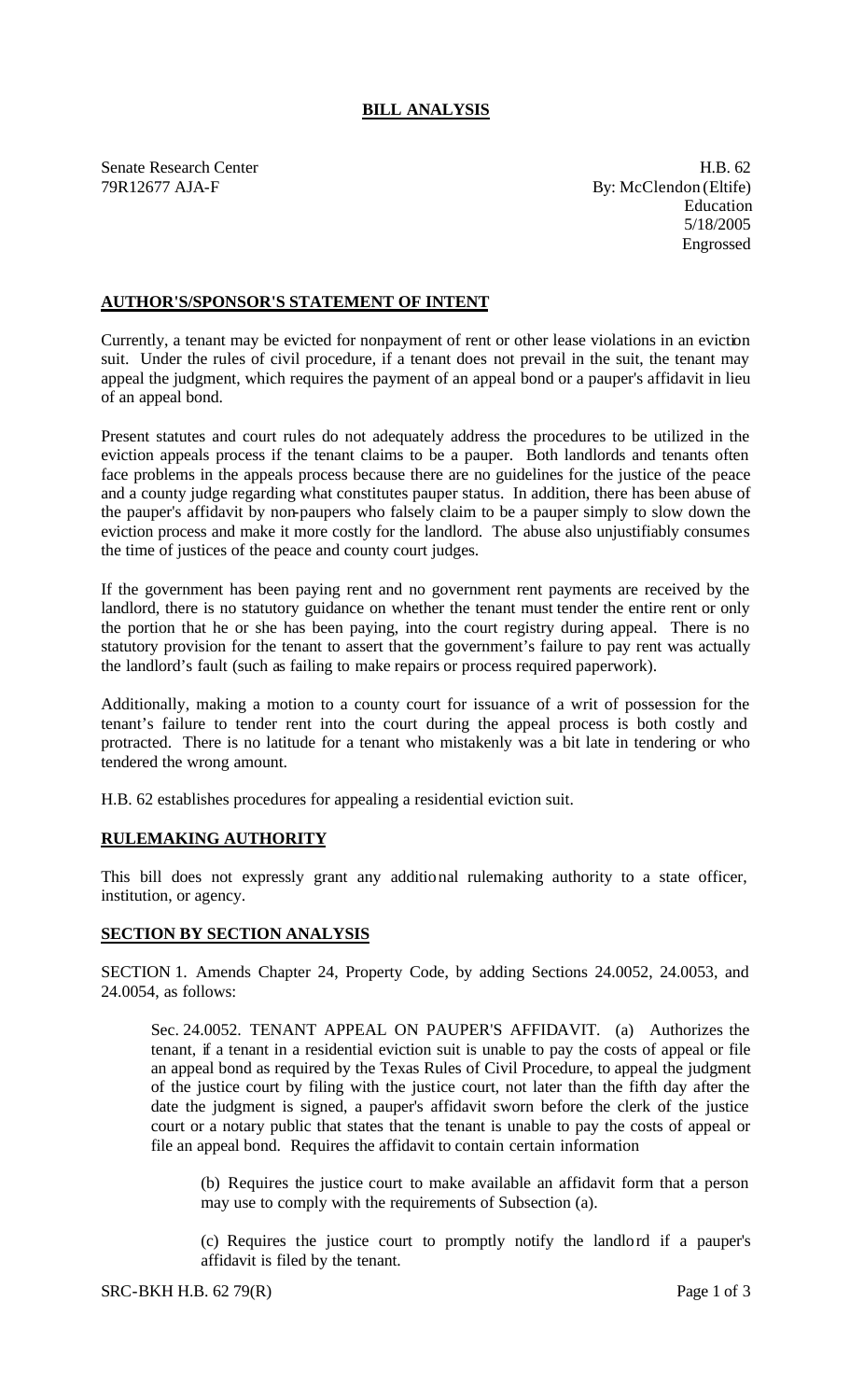(d) Authorizes a landlord to contest a pauper's affidavit on or before the fifth day after the date the affidavit is filed. Requires the justice court,  $f$  the landlord contests the affidavit, to notify the parties and hold a hearing to determine whether the tenant is unable to pay the costs of appeal or file an appeal bond. Requires the hearing to be held not later than the fifth day after the date the landlord notifies the court clerk of the landlord's contest. Provides that at the hearing, the tenant has the burden to prove by competent evidence, including documents or credible testimony of the tenant or others, that the tenant is unable to pay the costs of appeal or file an appeal bond.

(e) Provides that the tenant is not required to pay the county court filing fee or file an additional affidavit in the county court under Subsection (a), if the justice court approves the pauper's affidavit of a tenant.

Sec. 24.0053. PAYMENT OF RENT DURING APPEAL OF EVICTION. (a) Requires the court, if the justice court enters judgment for the landlord in a residential eviction case based on nonpayment of rent, to determine the amount of rent to be paid each rental pay period during the pendency of any appeal and to note that amount in the judgment. Requires the court, if a portion of the rent is payable by a government agency, to determine and note in the judgment the portion of the rent to be paid by the government agency and the portion to be paid by the tenant. Requires the court's determination to be in accordance with the terms of the rental agreement and applicable laws and regulations. Provides that this subsection does not require or prohibit payment of rent into the court registry or directly to the landlord during the pendency of an appeal of an eviction case based on grounds other than nonpayment of rent.

(b) Requires the tenant, if an eviction case is based on nonpayment of rent and the tenant appeals by filing a pauper's affidavit, to pay the rent, as it becomes due, into the justice court or the county court registry, as applicable, during the pendency of the appeal, in accordance with the Texas Rules of Civil Procedure and Subsection (a). Requires the tenant, if a government agency is responsible for all or a portion of the rent under an agreement with the landlord, to pay only that portion of the rent determined by the justice court under Subsection (a) to be paid by the tenant during appeal, subject to either party's right to contest that determination under Subsection (c).

(c) Authorizes either party, if an eviction case is based on nonpayment of rent and the tenant's rent during the rental agreement term has been paid wholly or partly by a government agency, to contest the portion of the rent that the justice court determines must be paid into the county court registry by the tenant under this section. Requires the contest to be filed on or before the fifth day after the date the justice signs the judgment. Requires the justice court, if a contest is filed, not later than the fifth day after the date the contest is filed to notify the parties and hold a hearing to determine the amount owed by the tenant in accordance with the terms of the rental agreement and applicable laws and regulations. Requires the justice court, after hearing the evidence, to determine the portion of the rent that must be paid by the tenant under this section.

(d) Requires the tenant, if the tenant objects to the justice court's ruling under Subsection (c) on the portion of the rent to be paid by the tenant during appeal, to be required to pay only the portion claimed by the tenant to be owed by the tenant until the issue is tried de novo along with the case on the merits in county court. Authorizes either party, during the pendency of the appeal, to file a motion with the county court to reconsider the amount of the rent that must be paid by the tenant into the registry of the court.

(e) Requires the justice court, if either party files a contest under Subsection (c) and the tenant files a pauper's affidavit that is contested by the landlord under Section 24.0052(d), to hold the hearing on both contests at the same time.